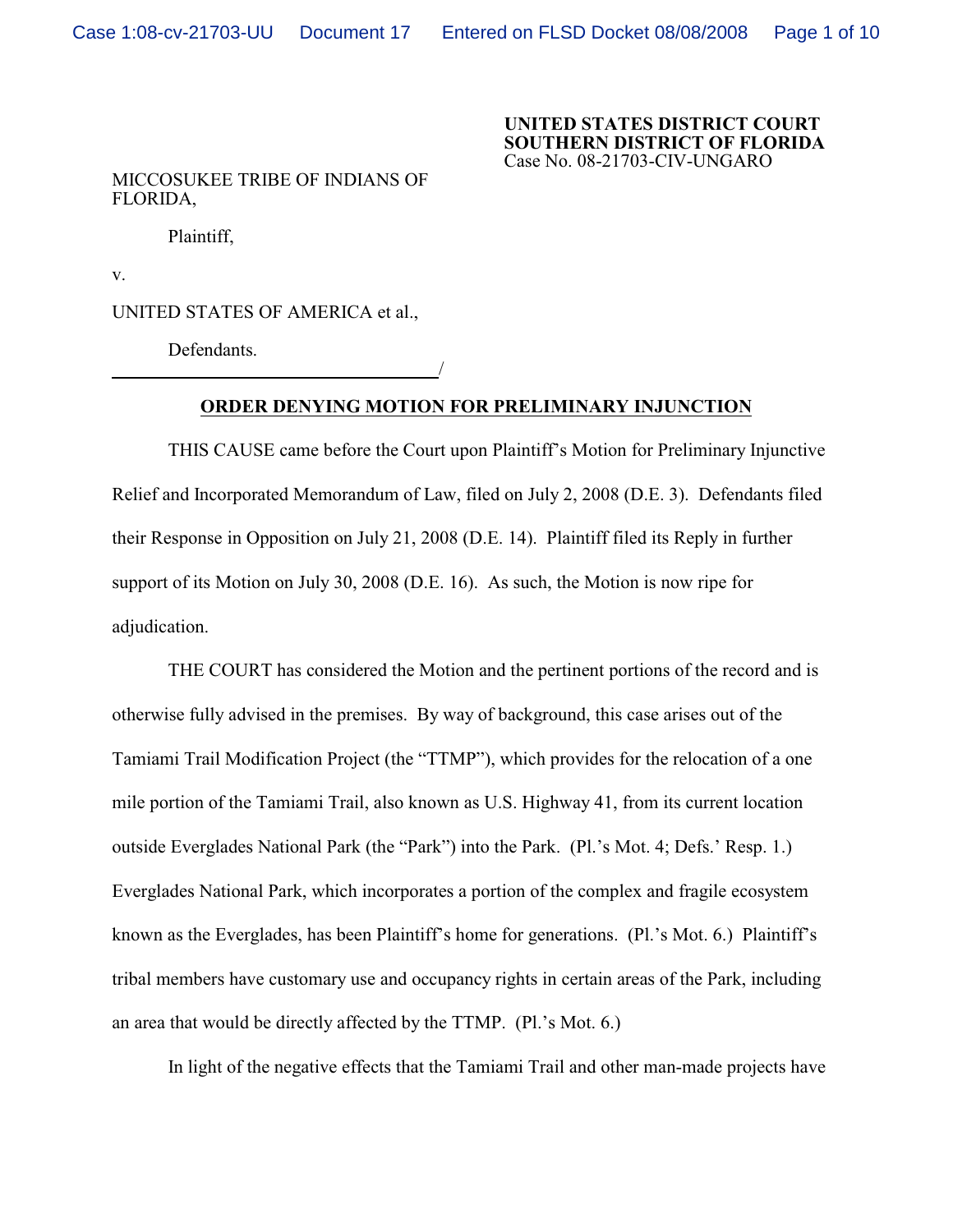had on the natural water flows in the Everglades, in 1989 Congress enacted the Everglades National Park Protection and Expansion Act (the "ENPPE Act"), Pub. L. No. 101-229, 103 Stat. 1946, 16 U.S.C. § 410r-8. (Defs.' Resp. 3.) The ENPPE Act authorized the U.S. Department of the Interior ("USDOI") to acquire additional lands for an expansion of the Park, including the portion of the Park at issue in this action. (Defs.' Resp. 3.) The ENPPE Act also directed the Secretaries of the Army and the Interior to take steps to improve water deliveries into the Park and to restore the natural hydrological conditions within the Park. 16 U.S.C. § 410r-8(a)(1). Congress further directed that such modifications be consistent with the General Design Memorandum (the "GDM") to be prepared by the Jacksonville District entitled "Modified Water Deliveries to Everglades National Park." Id. at  $\S$  410r-8(a)(2). The GDM, which was released in 1992, proposed increasing water flow into the L-29 Canal, not realizing that the existing culverts under the Tamiami Trail roadway would be inadequate to deliver the increased volume. (*See* LRREA at 1-7, 1-8.) Once the culvert-related problem was discovered in the late 1990s, the U.S. Army Corps of Engineers (the "Corps") had to come up with an alternative method for increasing water flow.

After much investigation, analysis, and Congressional input regarding proposed methods for modifying water deliveries to the Park (*see* Defs.' Resp. 4-6), in June 2008, the Corps issued its *Modified Water Deliveries to Everglades National Park Tamiami Trail Modifications Final Limited Reevaluation Report and Environmental Assessment* (the "LRREA"). (*See* Pl.'s Mot., Ex. A.) The LRREA, which includes a Finding of No Significant Impact, proposes to relocate a one mile portion of the Tamiami Trial, currently running outside the Park, and replace it with a newly constructed bridge on federally-owned land that is part of the Park. (Pl.'s Mot. 4.) The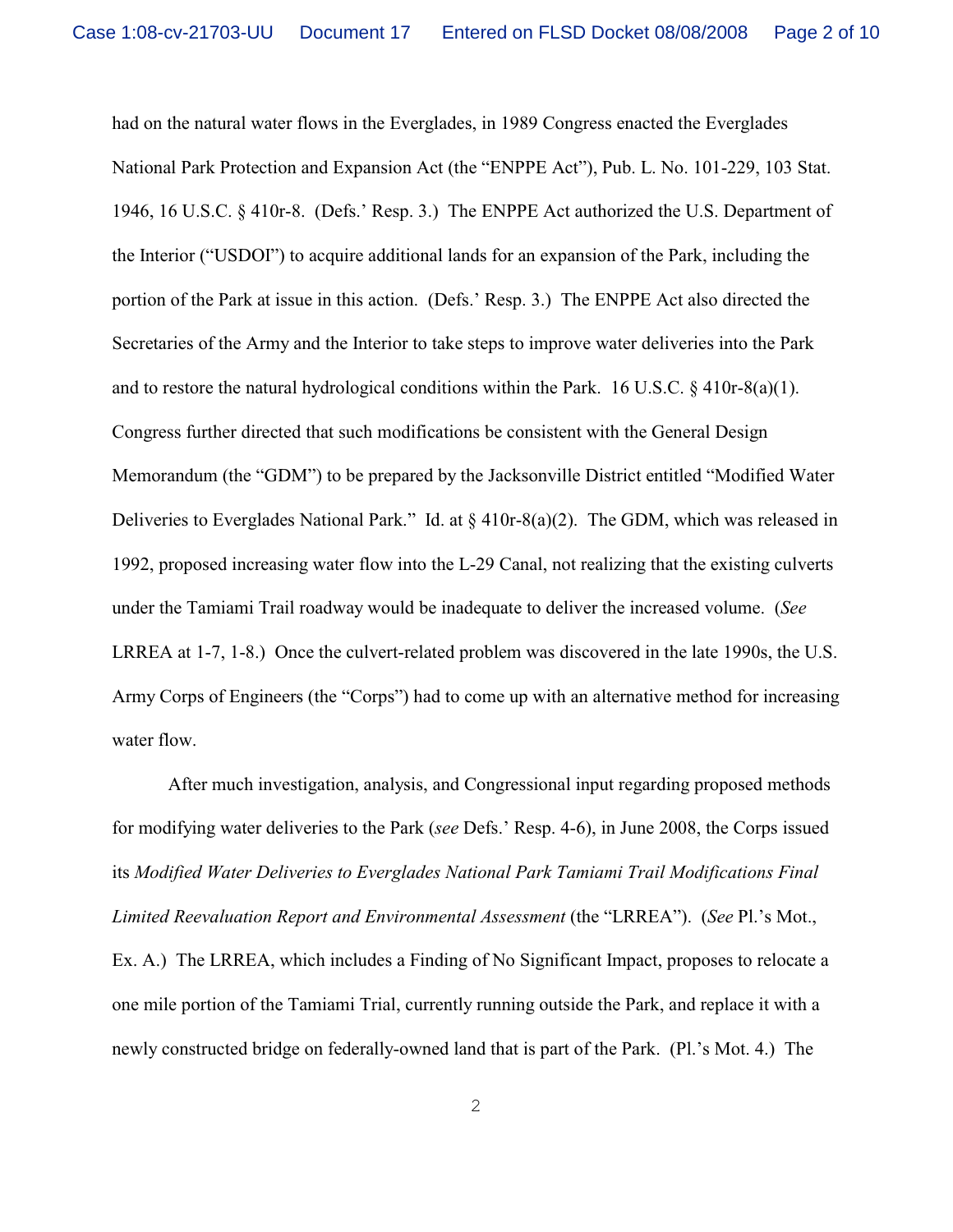narrow strip of land needed for the bridge runs parallel to the existing Tamiami Trail road system, a mere 40 feet to the south. (Defs.' Resp. 7.)

However, in order to complete the TTMP, the portions of the Park involved would need to be conveyed via Highway Easement Deed ("HED") from the USDOI to the Florida Department of Transportation ("FDOT") so that the Corps can construct and operate the bridge. (Pl.'s Mot. 2.) Because USDOI currently does not have direct statutory authority to convey the necessary strip of land at the northern edge of the Park, the USDOI's National Park Service ("NPS") in 2006 requested assistance from the Department of Transportation (the "DOT")'s Federal Highway Administration (the "FHWA"), which has authority to act as a land transfer agent, to convey highway easements to FDOT. (Defs.' Resp. 7.) NPS made such HED request pursuant to 23 U.S.C. § 317, explaining that the transfer would help "to implement the beneficial aspects of relocation and modification of the road in order to promote the increased flow of water into the [Park]." (*See* D.E. 14-6 at 1-2.) In the same letter, NPS also raised the issue of the applicability of Section  $4(f)$ <sup>1</sup> of the DOT to the TTMP, asking for the FHWA's opinion on NPS's preliminary determination that Section 4(f) did not apply to the TTMP because the TTMP is not a transportation project. (*See* D.E. 14-6 at 2.) By letter dated October 20, 2006, FHWA's Florida Division concluded that "[t]he proposed project is an environmental restoration project and the [FHWA's] involvement in the transfer of property between another Federal Agency and [FDOT] would not trigger the applicability of Section 4(f)." (D.E. 14-7.) The Corps's land transfer application, submitted on behalf of FDOT, remains pending before NPS as of July 21,

<sup>&</sup>lt;sup>1</sup> Section 4(f) of the Department of Transportation Act, 49 U.S.C. § 1653(f), was repealed in 1983 but was recodified without substantial change at 49 U.S.C. § 303.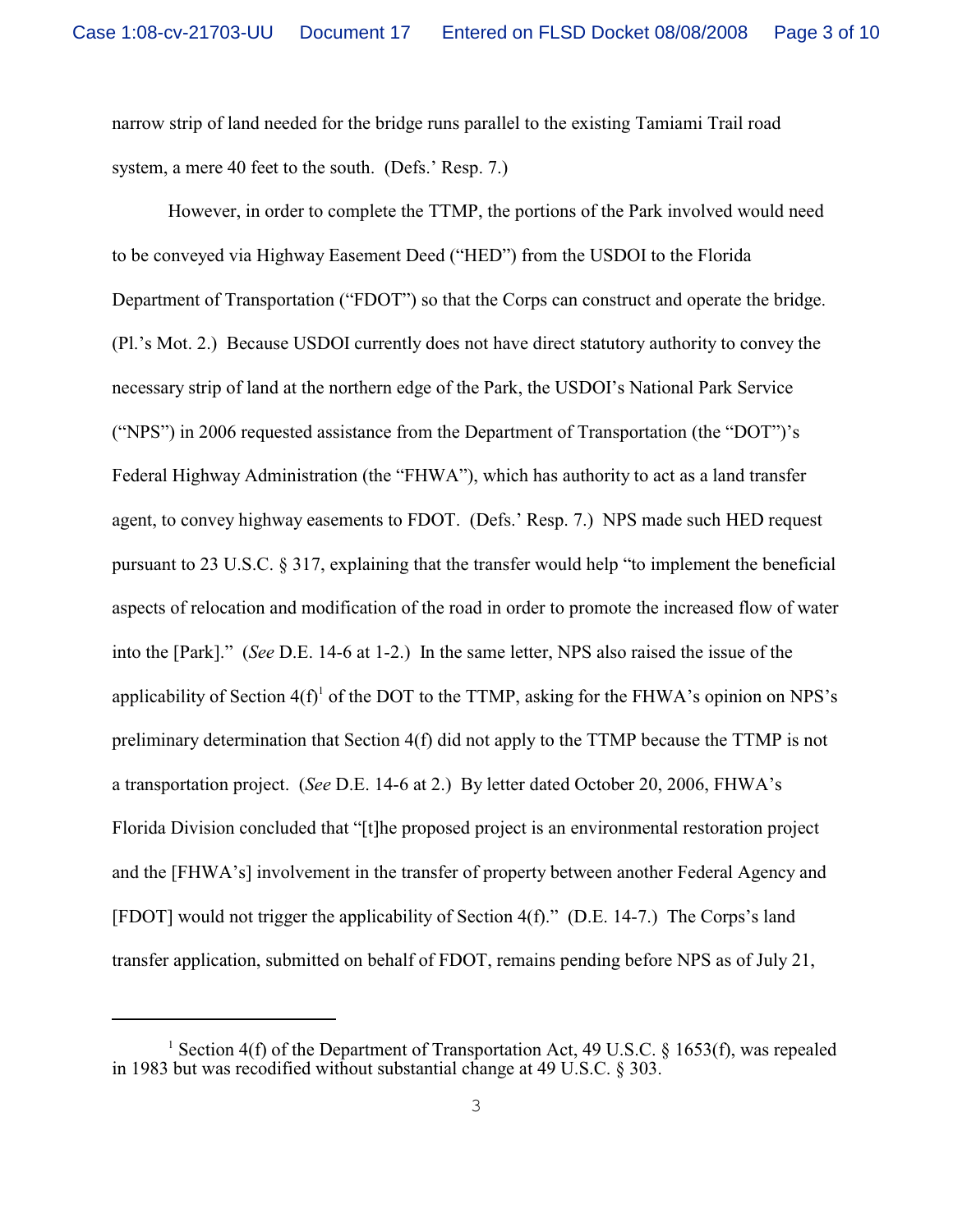2008. (Defs.' Resp. 8.)

Section 4(f) provides, in pertinent part, that the Secretary of the DOT "may approve a transportation program or project . . . requiring the use of publicly owned land of a public park, recreation area, or wildlife or waterfowl refuge of national, State, or local significance . . . only if (1) there is no prudent or feasible alternative to using that land; and (2) the program or project includes all possible planning to minimize harm to the park, recreation area, wildlife and waterfowl refuge, or historic site from the use." 49 U.S.C. 303(c). Plaintiff contends that because the TTMP is a transportation project, Section 4(f) applies, requiring the Secretary of the DOT to comply with Section 4(f) and undertake the necessary evaluation. (Pl.'s Mot. 4.) It is undisputed that no Section 4(f) review has been completed in regards to the TTMP. (Pl.'s Mot. 10; *see generally* Defs.' Resp.) As a result, Plaintiff argues, Defendant Mary Peters, as Secretary of the DOT, has violated Section 4(f). Accordingly, in its Motion, Plaintiff moves the Court to enjoin Defendants from (1) approving and/or entering into any agreements, including any land transfer and/or HED agreements to convey any portions of the Park to FDOT for the TTMP and (2) commencing any construction activities related to the TTMP, as set forth in the LRREA. (Pls.' Mot. 1-2.)

Preliminary injunctive relief is warranted where the movant establishes (1) a substantial likelihood of success on the merits of its complaint; (2) that irreparable injury will be suffered unless the injunction issues; (3) that the threatened harm to the movant outweighs whatever harm the injunction may cause the non-moving party; and (4) that the proposed injunction would not be adverse to the public interest. *Klay v. United Healthgroup, Inc.,* 376 F.3d 1092 (11th Cir. 2004); *see also Louis v. Meissner*, 530 F.Supp. 924 (S.D. Fla. 1981). Because a "'preliminary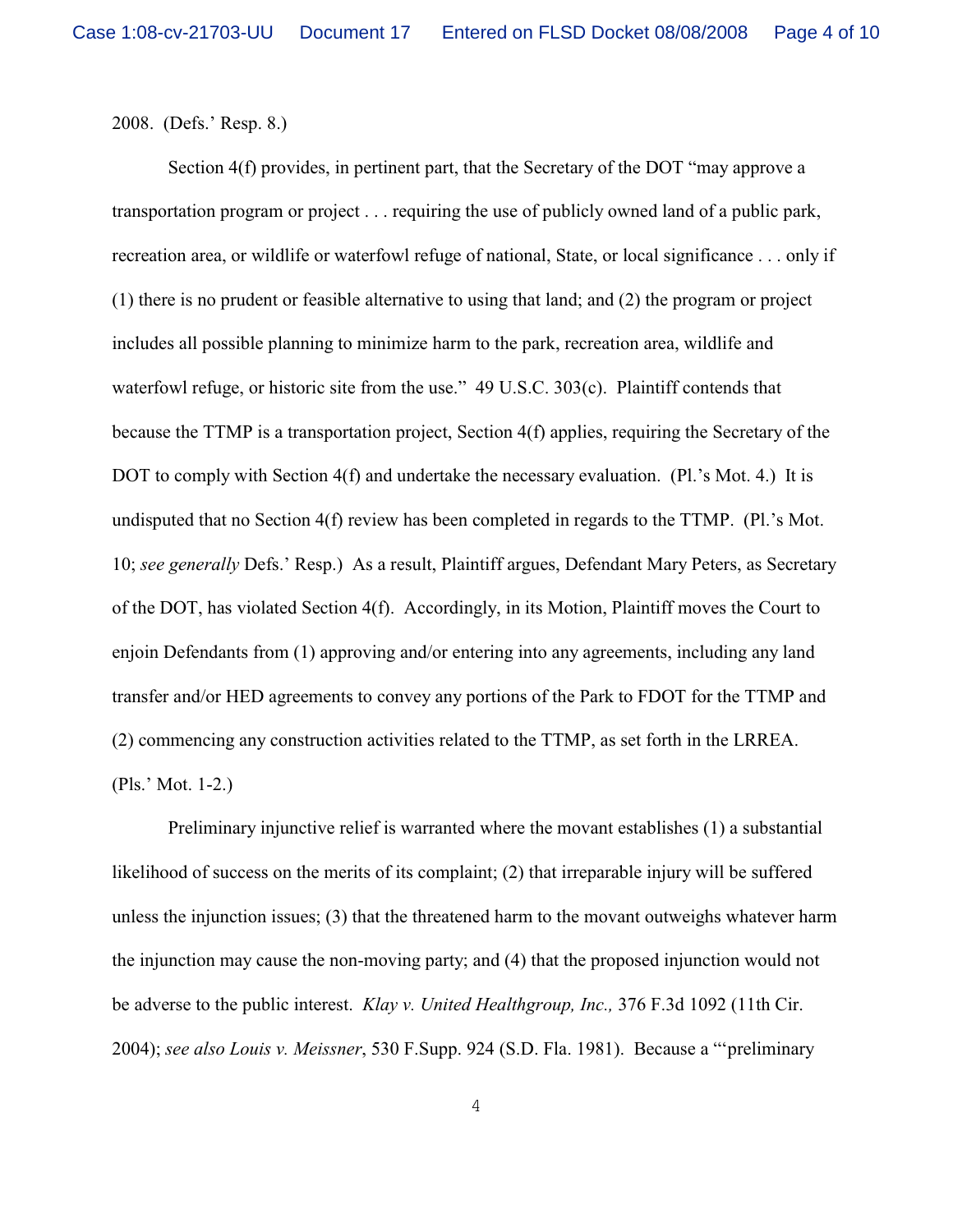injunction is an extraordinary and drastic remedy, one . . . should not be granted unless the movant, *by a clear showing*, carries the burden of persuasion.'" *Mazurek v. Armstrong*, 520 U.S. 968, 972 (1997) (emphasis in original) (quoting 11A C. Wright, A. Miller, & M. Kane, Federal Practice and Procedure § 2948, pp. 129-130 (2d ed. 1995).

Because Plaintiff is challenging an agency action–the DOT's decision that no Section 4(f) evaluation is necessary–the Court reviews such decision<sup>2</sup> pursuant to  $\S$  706 of the Administrative Procedure Act (the "APA"). *See Citizens to Preserve Overton Park v. Volpe*, 401 U.S. 402, 413 (1977). Under § 706, a court may set aside an agency's decision only if it finds the decision to be "arbitrary, capricious, an abuse of discretion, or otherwise not in accordance with law." 5 U.S.C. § 706(2)(A). As the Eleventh Circuit has noted, this standard is "highly deferential" to the agency. *Sierra Club v. Van Antwerp*, 526 F.3d 1353, 1360 (11th Cir. 2008). <sup>3</sup>

The focal point for judicial review of an administrative agency's action should be administrative record. *Camp v. Pitts*, 411 U.S. 138, 142 (1973). "The court's role is to ensure that the agency came to a rational conclusion, 'not to conduct its own investigation and substitute its own judgment for the administrative agency's decision.'" *Van Antwerp*, 526 F.3d at 1360

<sup>&</sup>lt;sup>2</sup> The Court will consider the FHWA's letter of October 20, 2006 to constitute the final agency action in this case. (*See* D.E. 14-7.)

<sup>&</sup>lt;sup>3</sup> The Court notes and rejects Plaintiff's argument that the DOT's decision constitutes a guidance or opinion letter that is not entitled to deference in this case. (*See* Pl.'s Reply 5-6 (citing *Sierra Club, Inc. v. Leavitt*, 488 F.3d 904, 915).) The FWHA's letter of October 20, 2006 constitutes the final agency action in this case, for in it the DOT did not give its opinion on how Section 4(f) should be interpreted but instead concluded that Section 4(f) was not applicable to the TTMP. (*See* D.E. 14-7; *see also* Pl.'s Reply 5 n.6 ("Given that the agency action in this case was taken on October 20, 2006 . . . ").) Additionally, the Court will not consider FHWA's October 20, 2006, letter to have been a "guidance letter" on how Section 4(f) should be interpreted because such letter would no longer constitute final agency action and this action would not be ripe.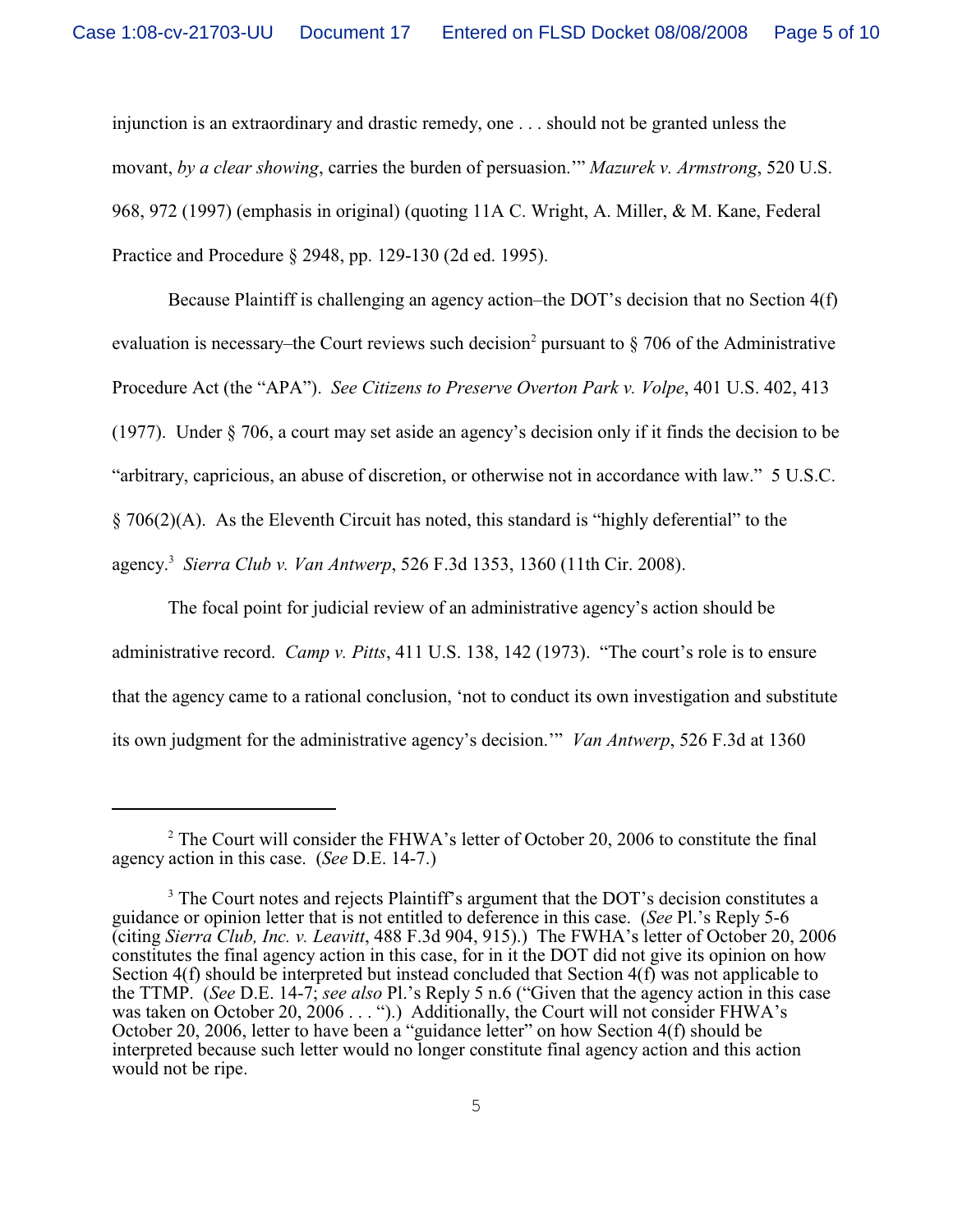(quoting *Preserve Endangered Areas of Cobb's History, Inc. ("PEACH") v. U.S. Army Corps of Eng'rs*, 87 F.3d 1242, 1246 (11th Cir. 1996). "Rather, the 'task of the reviewing court is to apply the appropriate . . . standard of review . . . to the agency decision based on the record the agency presents to the reviewing court.'" *PEACH*, 87 F.3d at 1246 (quoting *Florida Power and Light Co. v. Lorion*, 470 U.S. 729, 743-44 (1985)).

After carefully considering the parties' briefs, the Court finds that Plaintiff has not offered an adequate factual basis to support the issuance of a preliminary injunction. In particular, the Court is not persuaded at this juncture in the litigation that there is a substantial likelihood of success on the merits of the Complaint. For Plaintiff to succeed on the merits of its claim, it must demonstrate that the DOT's decision not to conduct a Section 4(f) review regarding the TTMP–essentially the conclusion that the TTMP does not constitute a transportation project–was arbitrary and capricious. *See* 5 U.S.C. § 706(2)(A).

In its Motion, Plaintiff argues that the TTMP, which Defendants have labeled an environmental restoration project, is necessarily a transportation project because it involves changes to a highway–the Tamiami Trail–that is currently being used by 5,200 vehicles daily. (Pl.'s Mot. 10.) Plaintiff further posits that Defendants' characterization of the TTMP as an environmental restoration project cannot hide the bare fact that such project involves the construction of a highway bridge on national parkland and that such bridge will be regulated by the FHWA. (Pl.'s Reply 6.) However, such facts alone do not establish a substantial likelihood that the DOT's finding that the TTMP constitutes an environmental restoration project–not a transportation project–within the meaning of Section 4(f) was arbitrary and capricious. While

6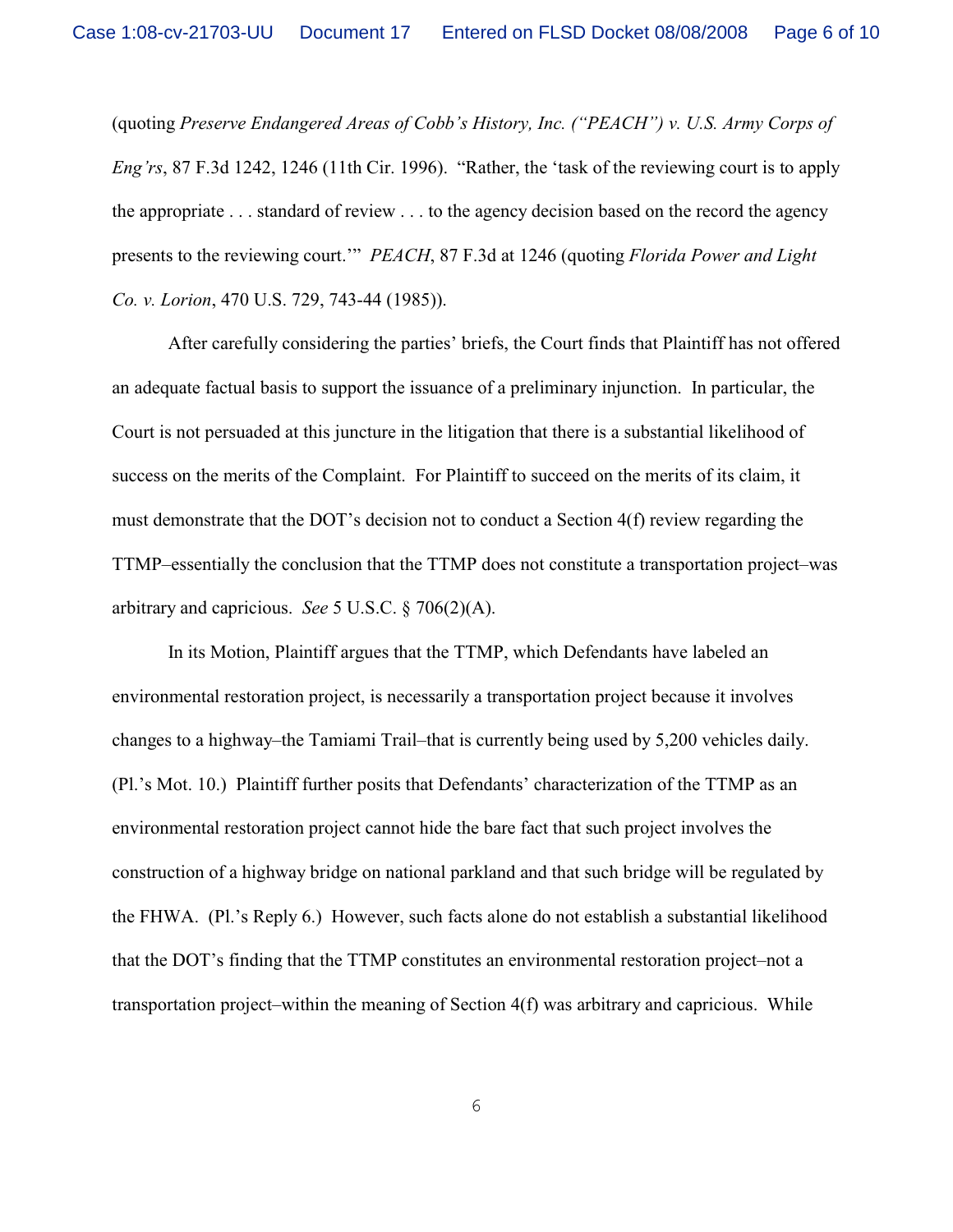the parties have not provided the complete administrative record as of October 20, 2006, $4$  the extensive history of the TTMP, including the motivations behind such project, recounted in the LRREA indicates that the administrative record would likely contain abundant evidence that supports the DOT's conclusion regarding the nature of the TTMP. (*See generally* LRREA.)

Although the TTMP undoubtedly involves modifications to a highway, Plaintiff has not carried its burden to demonstrate that DOT likely was arbitrary and capricious for concluding that the such project is not transportation project. There is no dispute that the TTMP arises out of a Congressional mandate contained in the ENPPE–specifically that the Secretaries of the Army and the Interior take steps to improve water deliveries into the Park and to restore the natural hydrological conditions within the Park. 16 U.S.C. § 410r-8(a)(1). The main goal of the TTMP is to improve water flows in the Everglades, not to improve transportation. As Plaintiff notes, the TTMP will not enhance transportation over the Tamiami Trail, as it will simply relocate a portion of the existing Tamiami Trail into the Park. (Pl.'s Mot. 10 (citing LRREA at 2-3).) The Tamiami Trail already exists and the FHWA will continue to regulate it, including any altered portions; the TTMP proposes modifying it solely for environmental reasons. As a result, the Court is not persuaded that the DOT was arbitrary and capricious in its decision that the TTMP does not constitute a transportation project subject to Section 4(f).

The Court also notes the dearth of case law, both in this circuit and around the country, interpreting the meaning of "transportation program or project" in Section 4(f) that could inform

 $\frac{4}{1}$  In reviewing the propriety of an agency action, the Court is normally limited to the administrative record as it existed at the time the agency acted. *Ocean Conservancy v. Evans*, 260 F.Supp. 2d 1162, 1167 (M.D. Fla. 2003). In this case, the agency action occurred through a letter dated October 20, 2006. (*See* D.E. 14-7; Defs.' Resp. 7; Pl.'s Reply 5 n.6.)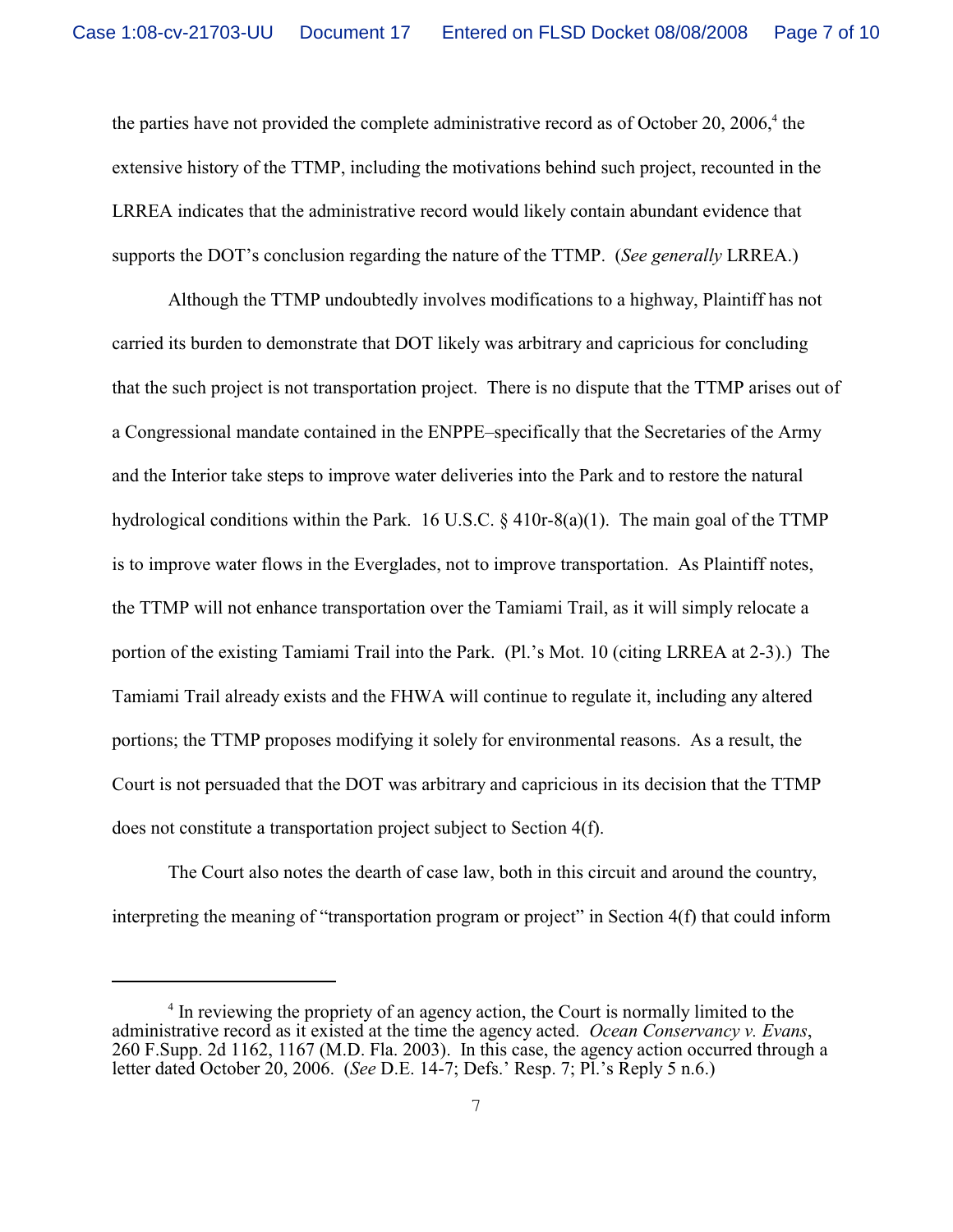the Court in its review process. In virtually every published case concerning a transportation project and the applicability of Section 4(f), the "transportation" nature of the project at issue was well established, as such project involved the construction of an entirely new road or improvements to a road to improve transportation. *See, e.g., Merritt Parkway Conservancy v. Mineta*, 424 F.Supp. 2d 396 (D. Conn. 2006) (project involved enlarging a highway interchange); *see also City of South Pasadena v. Slater*, 56 F.Supp. 2d 1106 (C.D. Cal 1999) (project involved extending freeway); *see also Stop H-3 Ass'n v. Coleman*, 533 F.2d 434 (9th Cir. 1976) (project involved new interstate highway); *see also Coalition for Responsible Regional Development v. Brinegar*, 518 F.2d 522 (4th Cir. 1975) (project involved new bridge over river); *see also Wade v. Lewis*, 561 F.Supp. 913 (D.C. Ill. 1983) (project involved construction of limited access freeway to handle increased traffic flows); *see also Valley Community Preservation Comm'n v. Mineta*, 231 F.Supp. 2d 23 (D.D.C. 2002) (project involved expanding two-lane highway into four-lane highway); *see also Hill v. Coleman*, 399 F.Supp. 194 (D.Del. 1975) (project involved new highway facility).

The one case that touches on the determination of what constitutes a transportation project–*National Trust for Historic Preservation in U.S. v. Dole*, 828 F.2d 776 (D.C. Cir. 1987)–lends credence to the Court's conclusion. *National Trust* involved the installation of suicide prevention barriers on a bridge that is an historic landmark. *Id*. at 777. The parties disagreed over whether Section 4(f) was applicable. The appellate court affirmed the district court's decision that no Section 4(f) review was required, concluding that "appellants have failed to demonstrate the existence of the requisite transportation purpose." *Id*. at 779. "We see no obvious relationship between preventing individuals from leaping off a bridge and facilitating the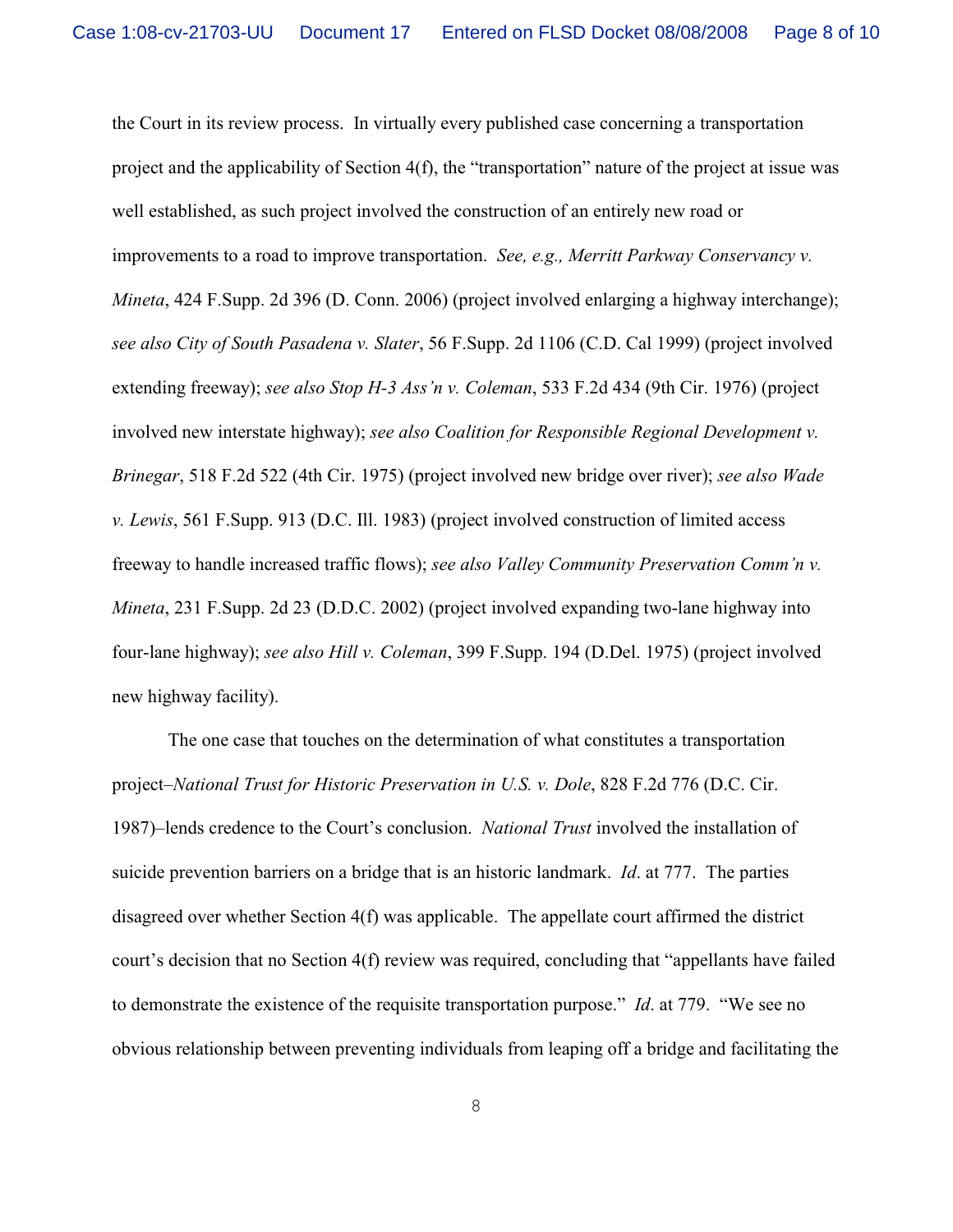flow of traffic over it." *Id*. at 779. Similarly, in the case at hand, the purpose of the proposed modification–environmental restoration–appears to be unrelated to any issue regarding the flow of traffic over the roadway.

Additionally, the D.C. Circuit has stated that Section 4(f) is primarily aimed at the construction of new highways and other transportation facilities or major changes to such transportation facilities, a situation that arguably does not exist in the instant case. "Congress desired that the effect on parkland and other recreational facilities be fully considered during the planning stages of major new physical 'facilities.' Congress gave no indication that [Section 4(f)] was intended to create ongoing review of relatively minor changes in the operational characteristics of an established transportation facility." *Sierra Club v. U.S. Dept. of Transp*., 753 F.2d 120, 130 (D.C. Cir. 1985).

Plaintiff's argument that "[i]f the purpose were 'restoration,' as Defendants claim, that goal could be achieved by simply removing the Tamiami Trail altogether" also fails. (*See* Pl.'s Reply at 1.) The mere fact that the environmental restoration sought to be accomplished through the TTMP could be achieved using a different (and likely unrealistic) method is irrelevant; paths to a goal are not mutually exclusive as goals can often be reached in a variety of ways. The existence of one plan that would achieve a purpose neither precludes all other plans that would effectuate such purpose nor indicates that the other plans have different purposes.

While the Court does not necessarily agree with the DOT's conclusion that the TTMP does not fall into the category of "transportation projects," the Court's ultimate role is merely to ensure that the DOT came to a rational conclusion, not to undertake its own investigation and substitute its own judgment for the DOT's decision. *See Van Antwerp*, 526 F.3d at 1360. Given